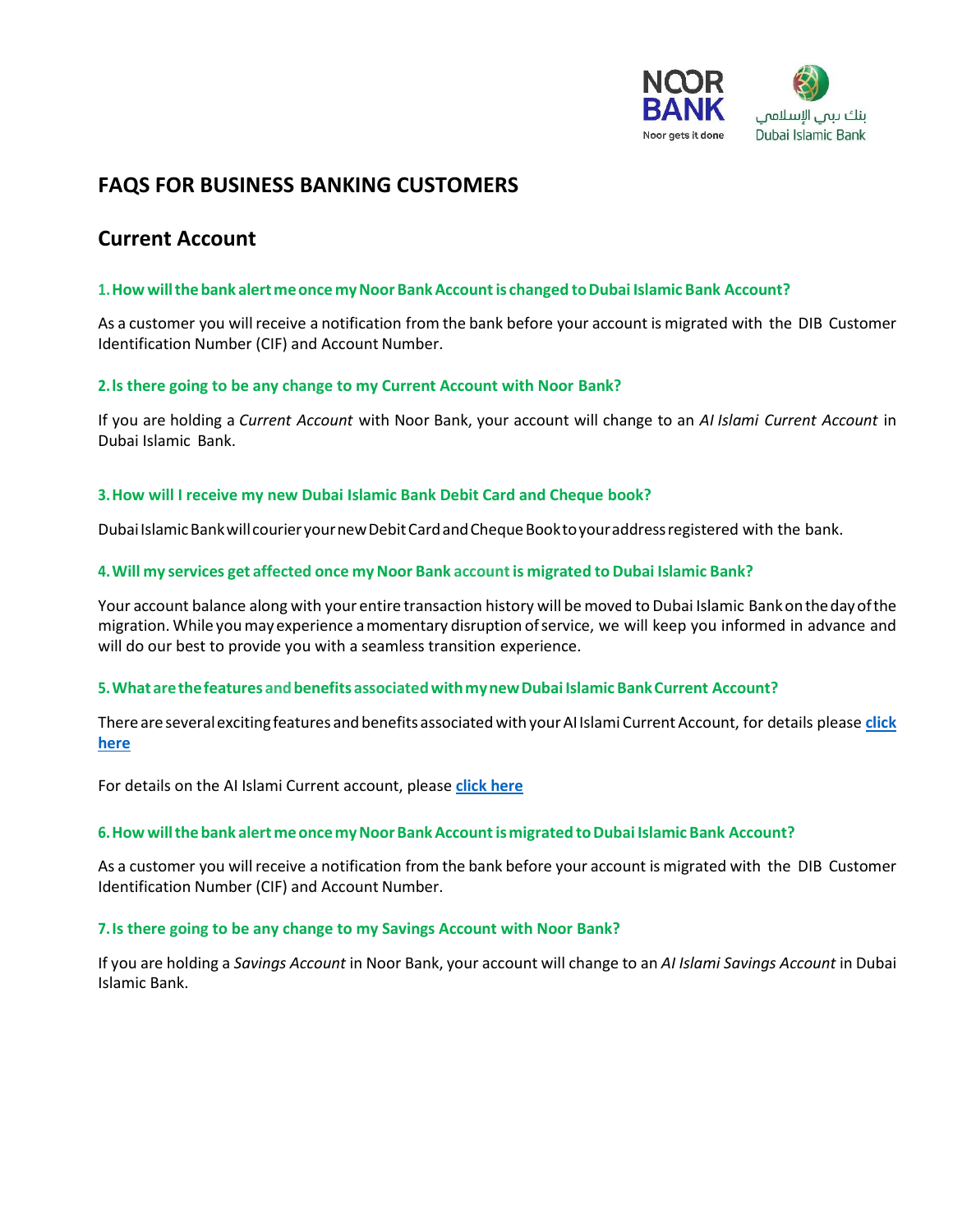

#### **8.How will I receive my new Dubai Islamic Bank Debit Card?**

DubaiIslamicBankwillcourieryournewDebitCardandChequeBooktoyouraddressregistered with the bank.

For details on the AI Islami Savings account, please **[click here](https://www.dib.ae/personal/accounts/saving-accounts/al-islami-savings-account)**

# **Other Queries**

#### **1.What happens to our Noor Bank account number/ IBAN and Account Title**

You will be communicated new Account Number and IBAN. However your Noor Bank account title will continue to remain the same.

#### **2.What happens to our issued cheques of Noor Bank?**

Your Noor Bank cheques will continue to be honored.

#### **3.Will change of account number impact payments coming in?**

Payments routed to the old account number will be credited to your Dubai Islamic Bank account with no impact. Change of account number willnot impact your operations with the Bank. We however advise you to share your new Dubai Islamic Bank Account Number/IBAN with your business partners to ensure updated information is available to your business partners.

#### **4.Do I need to update Standing Instructions?**

All Standing instructions will be moved to Dubai Islamic Bank and will be applicable through your new account with Dubai Islamic Bank.

**5.What happens to our company's mandates stored with Noor Bank?** They will stay the same and move toDubai Islamic Bank.

## **6.We already have a relationship with Dubai Islamic Bank, will my accounts with Noor Bank merge with Dubai Islamic Bank? Can I use the same online banking for the Noor Bank accounts?**

Yes.However, NoorBank online banking users can only view the accounts but willnot be able to execute transactions unless explicitly requested by you. You can initiate your request through your Relationship Manager.

#### **7.Will our existing profit rate change?**

No. The profit rate of the deals that are already in place will not be changed with those are deposits / Wakalas or financing facilities

#### **8.Will the Bank's charges change?**

Yes, charges are applicable as per Schedule of Charges for Dubai Islamic Bank customers. Please note that the minimum average balance requirement for each month has been changed to AED 50,000 amongst other changes in charges. For our detailed schedule of charges, please **[click here](https://www.dib.ae/soc)**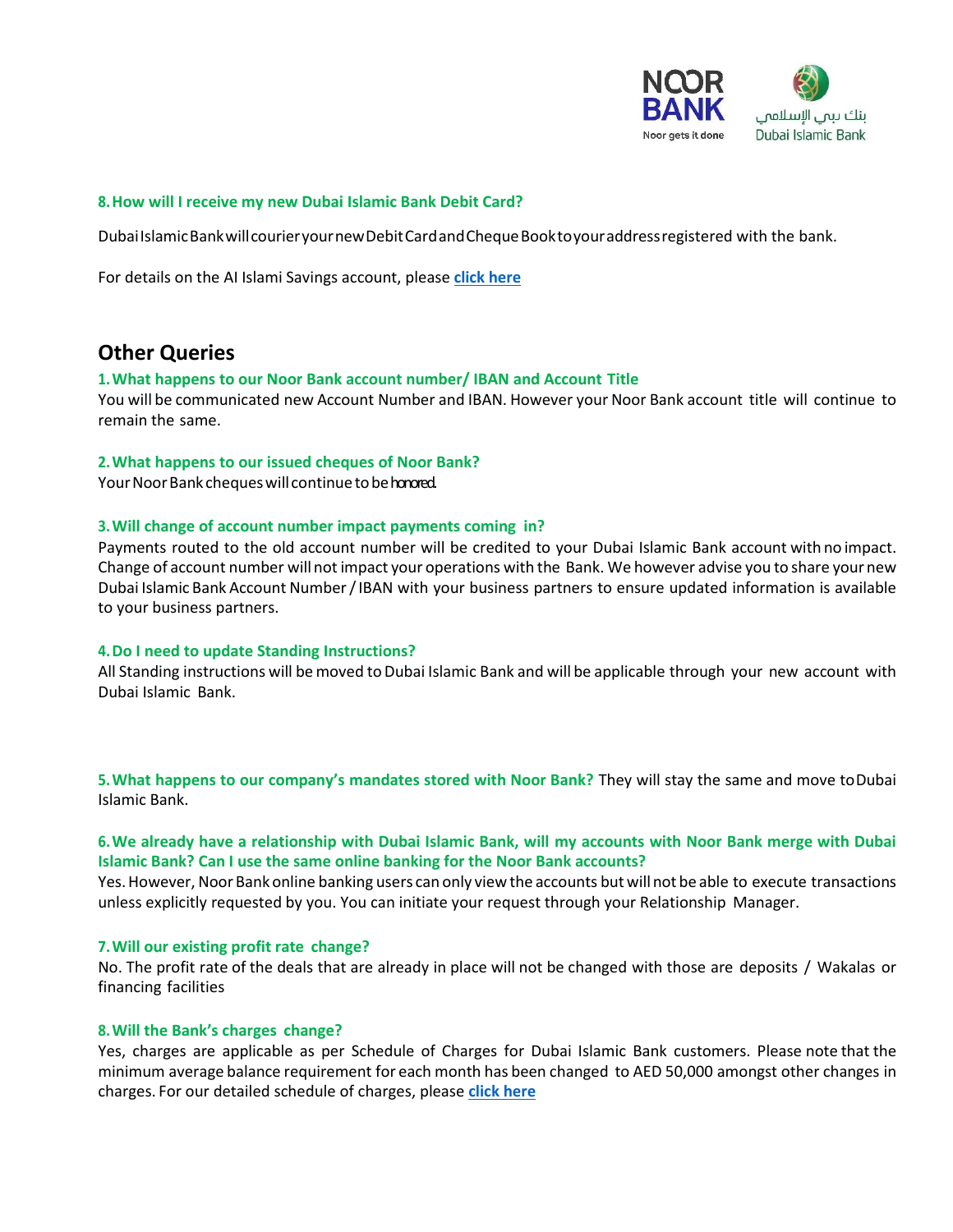

# **9.We have different addresses for Dubai Islamic Bank and Noor Bank. Which contact details will be used for Noor Bank based relationship?**

Dubai Islamic Bank contact details will be used for Noor Bank based relationship.

## **10. WillNoorbankwebsitecontinuetowork?**

No

**11. Wehave taken Takaful policy fromNoorBank.Whatisthenewprocessforany Takaful claim?**  You can connect with your Relationship Manager or Call Center for any Takaful related issues.

#### **12. We have Linked Series / Reward Account with Noor Bank. What will happen toit?**

Based on your existing Link Series account, you will be moved to Dubai Islamic Bank Business Banking segments as per following table.

Continued....

You are required to keep at least AED 50,000 relationship average balance to avoid monthly account maintenance fee.

| S.no | Noor Bank     | Relationship Avg<br>Balance monthly requDubai Islamic |                    | <b>Relationship Avg Balance</b><br>monthly requirement |
|------|---------------|-------------------------------------------------------|--------------------|--------------------------------------------------------|
|      | Basic         | >=AED 20,000                                          | Al Islami Plus     | $>=$ AED 50,000                                        |
|      | Link Plus     | $>= 50,000$                                           | Al Islami Plus     | $>=$ AED 50,000                                        |
| 2    | Link Premium  | $>= 350,000$                                          | Al Islami Premium  | $> = AED 250,00$                                       |
| β    | Link Infinite | $>= 1,000,000$                                        | Al Islami Infinite | $>=$ AED 500,000                                       |

## **13. Will my Business Banking Segment change?**

New Segments have been created. Following is how the new segments have been mapped

| S.no | Noor Bank     | <b>Relationship Avg</b>              |                    | Relationship Avg Balance |
|------|---------------|--------------------------------------|--------------------|--------------------------|
|      |               | Balance monthly requireDubai Islamic |                    | monthly requirement      |
|      |               |                                      |                    |                          |
|      | <b>Basic</b>  | >=AED 20,000                         | Al Islami Plus     | $>=$ AED 50,000          |
|      | Link Plus     | $>= 50,000$                          | Al Islami Plus     | $> = AED 50,000$         |
|      | Link Premium  | $>= 350,000$                         | Al Islami          | $>=$ AED 250,00          |
|      |               |                                      | Premium            |                          |
|      | Link Infinite | $>= 1,000,000$                       | Al Islami Infinite | $\geq$ AED 500,000       |

**14. We earn rewards on Linked Series Accounts/ on Rewards Accounts in Noor Bank. What will happen to our Rewards? Will Rewards scheme change?**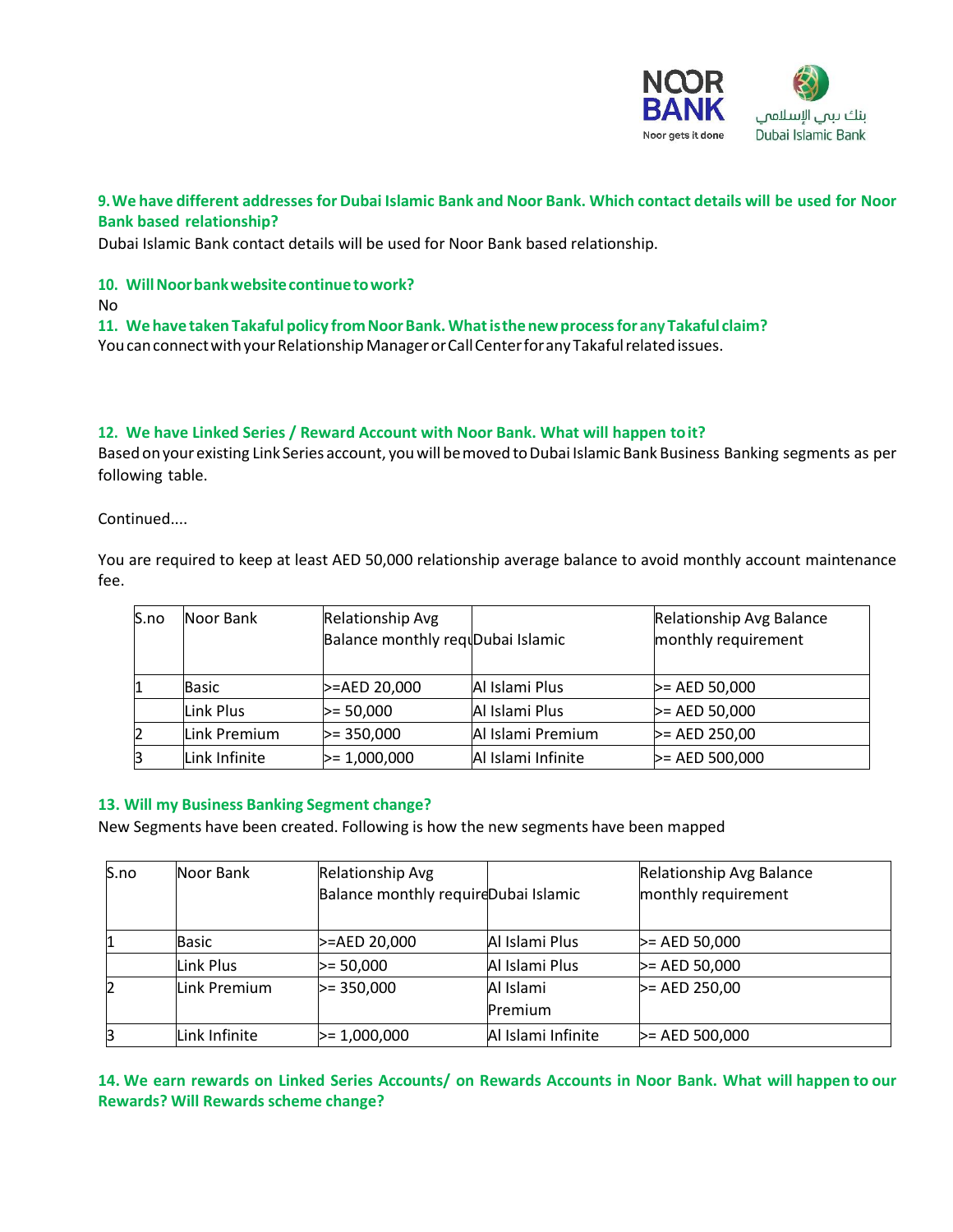

If you are holding a Rewards Account with Noor Bank, you will be migrated to a Rewards Account in Dubai Islamic Bank. The Debit Card and Cheque book for your new Account in Dubai Islamic Bank will be issued and couriered to you shortly thereafter. You will receive a notification/letter from Noor Bank before your account is migrated with your CIF (Customer), Account number and Branch name with Dubai Islamic Bank

A snapshot of a few key enhancements that have been done to your account is shared below for your reference:

| <b>Features</b>                     | <b>Dubai Islamic Bank</b> |
|-------------------------------------|---------------------------|
| Monthly average balance requirement | AED 50.000                |
| Rewards Payment criteria            | Average monthly balance   |

# **Rewards**

In line with the integration of the two Banks, the Noor Bank Rewards proposition will be continued and migrated to Dubai Islamic Bank Wala'a Rewards. Unredeemed balance points will be migrated to Dubai Islamic Bank on the migration date as Wala'a Rewards (equivalent AED value) and posted to the customer's Wala'a account.

The start date of Noor Bank Rewards being converted to Wala'a reward points will be continued with the same date of migration and subsequently the current Wala'a points expiry period will apply on them; i.e. 36 months. Following will be Wala'a points. Minimum balance of AED 50,000 will continue to be required to earn Wala'a Rewards on balances and Online transactions.

| <b>Balance AED</b> | <b>Points</b> |
|--------------------|---------------|
| 11                 | 0.02          |
| <b>Points</b>      | <b>AED</b>    |
| 200                | 1.00          |

|                                    |                | <b>Points</b> |            |         |            |                 |            |                 |            |
|------------------------------------|----------------|---------------|------------|---------|------------|-----------------|------------|-----------------|------------|
| <b>Services</b>                    | Per<br>TXn/Bal | <b>Plus</b>   | <b>AED</b> | Premium | <b>AED</b> | <b>Infinite</b> | <b>AED</b> | <b>Ultimate</b> | <b>AED</b> |
| <b>Average Balance Maintenance</b> |                |               |            |         |            |                 |            |                 |            |
| <b>Rewards Account</b>             | 50,000         | 1000          | 15.        | 1000    | 15         | 5000            | 5          | 1000            |            |
| <b>Online Transactions</b>         |                |               |            |         |            |                 |            |                 |            |
| <b>International (SWIFT)</b>       |                | 1000          | 15         | 1500    | 7.5        | 2000            | 10         | 3000            | 15         |
| <b>Same Currency</b>               |                |               |            |         |            |                 |            |                 |            |
| <b>International (SWIFT)</b>       |                | 3000          | 15         | 4500    | 22.5       | 6000            | 30         | 9000            | 45         |
| <b>Cross Currency</b>              |                |               |            |         |            |                 |            |                 |            |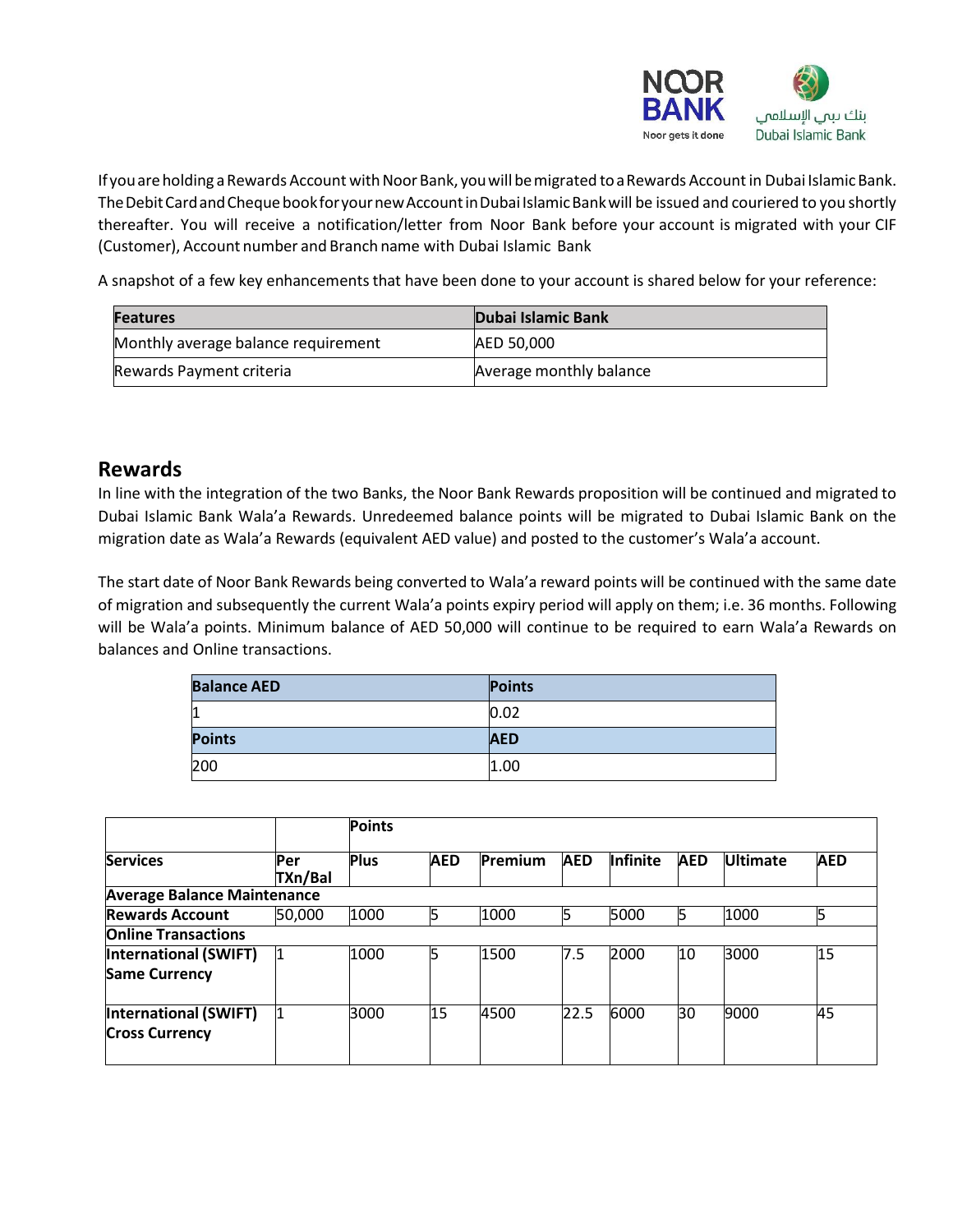

| Domestic (FTS)                              | 600   |    | 900   | 4.5 | 1200  | 6   | 1800  |     |
|---------------------------------------------|-------|----|-------|-----|-------|-----|-------|-----|
| <b>Within Noor Cross</b><br><b>Currency</b> | 2000  | 10 | 3000  | 15  | 4000  | 20  | 6000  | 30  |
| <b>Manager Cheques</b>                      | 2000  | 10 | 3000  | 10  | 4000  | 20  | 6000  | 30  |
| Demand Draft Issuance 1                     | 2000  | 10 | 3000  | 15  | 4000  | 20  | 6000  | 30  |
| <b>Online Banking Sign Up 1</b>             | 10000 | 50 | 15000 | 75  | 20000 | 100 | 30000 | 150 |
| <b>WPS Salary transfer</b>                  | 1000  | 5  | 1500  | 7.5 | 2000  | 10  | 3000  | 15  |

For details on Wala'a Rewards, please click here: [https://www.dib.ae/personal/other-services/walaa](https://www.dib.ae/personal/other-services/walaa-rewards)[rewards](https://www.dib.ae/personal/other-services/walaa-rewards)

## **15. Where will we view the Rewards and how do we redeem the Rewards?**

Unredeemed balance points will be migrated to Dubai Islamic Bank on migration date as Wala'a rewards (in equivalent AED value) and posted to customer's Wala'a account. You can view your Wala'a Rewards on Al Islami Business Online Banking.We will communicate to you once redemption is available.

## 16. As part of Linked series accounts, we used to get discounts from Noor Bank Partners on different services. Can **we continue to avail those discounts?**

You can continue enjoying discounted services through our partner discounts.

| Marketing/E-<br>commerce/Web page deve |                        |  |  |  |
|----------------------------------------|------------------------|--|--|--|
|                                        | Igloo                  |  |  |  |
| Recruitment                            | Bayt                   |  |  |  |
|                                        | Zen HR                 |  |  |  |
| <b>Auditors</b>                        | <b>Kreston Menon</b>   |  |  |  |
| Legal                                  | Al Kabban & Associates |  |  |  |
|                                        | Goodwins               |  |  |  |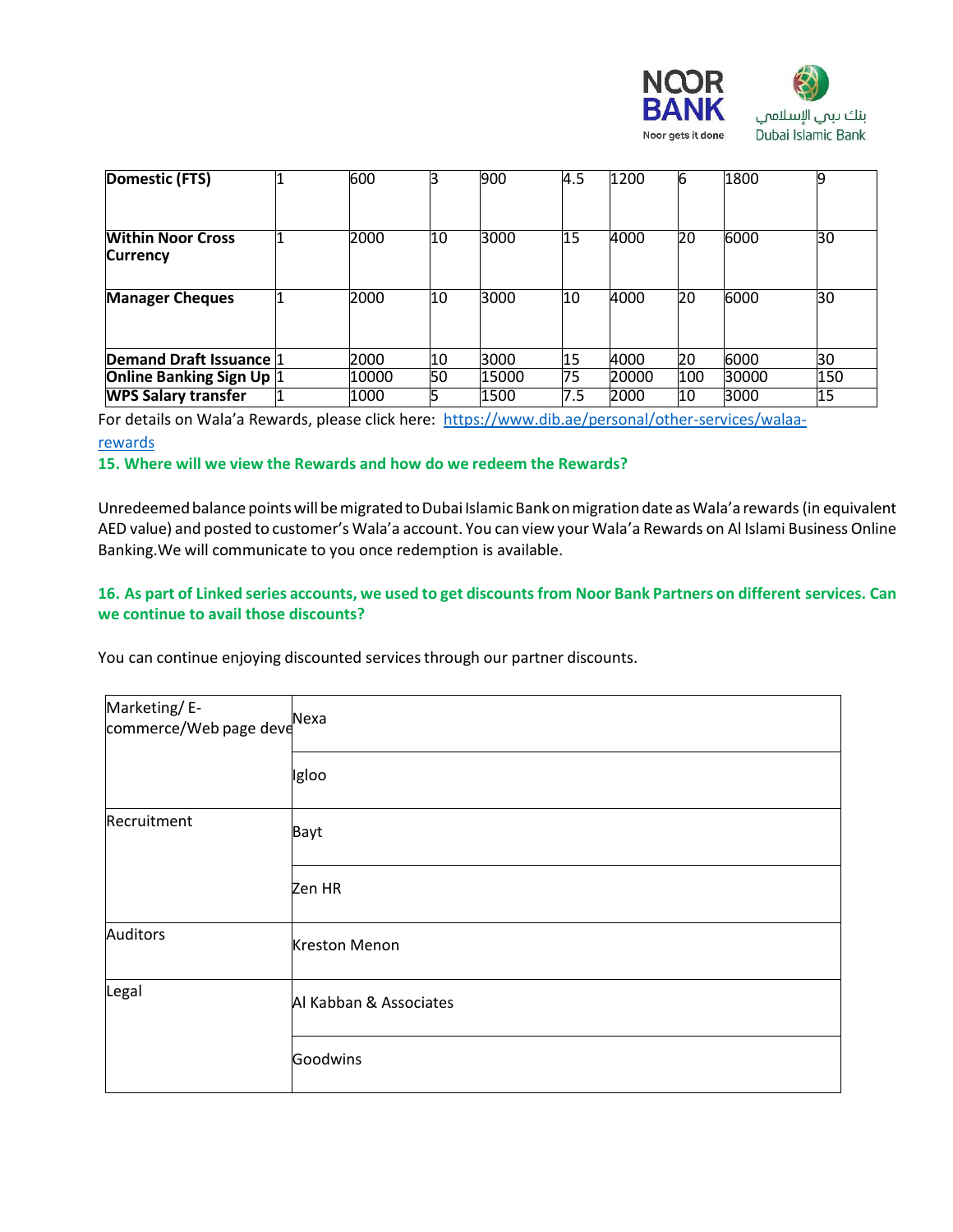

| Consultancy -<br><b>Business Prestartup</b> | Creative Zone            |
|---------------------------------------------|--------------------------|
| <b>PRO Services</b>                         | Creative Zone            |
|                                             | <b>Business Platform</b> |
| <b>Delivery Services</b>                    | First Flight - 1986      |

# **Mudaraba Investment Deposit**

# **1. How will the bank alert me once my Noor Bank Account is changed to Dubai Islamic Bank Account?**

As a customer you will receive a notification from the bank before your account is migrated with the DIB Customer Identification Number (CIF) and Account Number.

# **2. Is there going to be any change to my Mudaraba Investment Deposit with Noor Bank?**

If you are holding a *Mudaraba Investment Deposit* in Noor Bank, you will be migrated to an *Al Islami Investment Deposit Account* in Dubai Islamic Bank.

## **3. Will my services get affected once my account is migrated to Dubai Islamic Bank?**

Your account balance along with your entire transaction history will be moved to Dubai Islamic Bank on the day of the migration. While you may experience a momentary disruption of service, we will keep you informed in advance and will do our best to provide you with a seamless transition experience

## **4. Are there any applicable charges of changing my account to Dubai Islamic Bank?**

There will be absolutely no charges applied to change your Account.

# **5. What are the features and benefits associated with my new Dubai Islamic Bank Investment Deposit Account?**

There are several exciting features and benefits associated with your Al Islami Investment Deposit Account, for details please **click [here](https://www.dib.ae/personal/deposits/al-islami-investment-%20deposit-account)**

## **6. What are the new charges associated with my Dubai Islamic Bank account?**

For our detailed schedule of charges, please **click [here](https://www.dib.ae/soc)**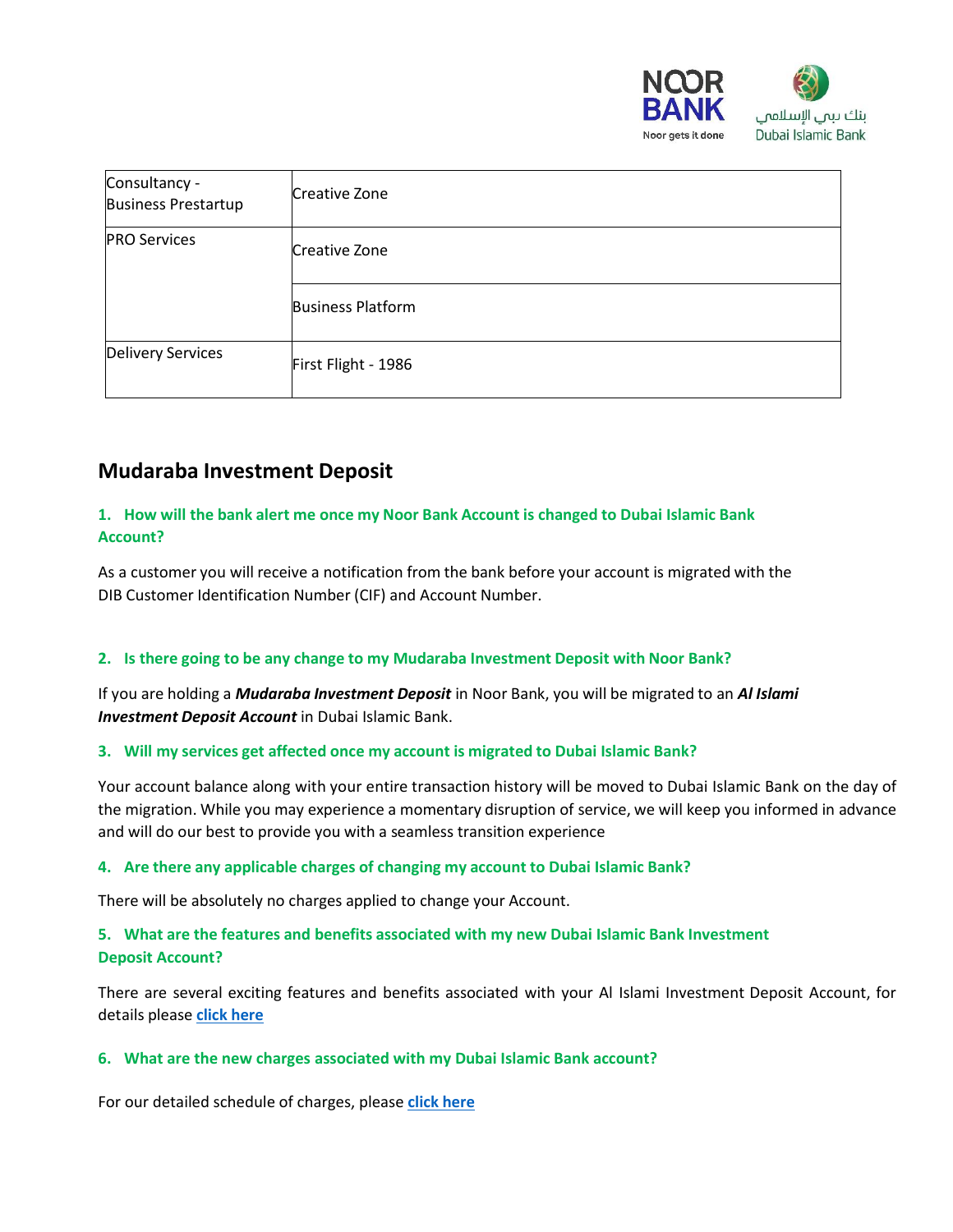

### **A snapshot of a few key enhancementsthat have been done to your account is shared below for your reference:**

| <b>Features</b>                                                                | <b>Noor Bank (Existing)</b>                         | Dubai Islamic Bank (New)                                                                                                                                                                            |
|--------------------------------------------------------------------------------|-----------------------------------------------------|-----------------------------------------------------------------------------------------------------------------------------------------------------------------------------------------------------|
| Tenure                                                                         |                                                     | Your current tenure in Noor Bank will be mapped to the<br>nearest available tenure in Dubai Islamic Bank (1, 3, 6, 9 or 12 m                                                                        |
| Profit Payment Frequency *                                                     | Monthly, Quarterly,<br>Annually, Maturity           | Quarterly                                                                                                                                                                                           |
| <b>Profit Announcement</b>                                                     | Monthly                                             |                                                                                                                                                                                                     |
| No. of days in the year<br>considered in the Profit<br>Calculation Methodology | 365                                                 | Actual                                                                                                                                                                                              |
| Profit on Broken Deposit **                                                    | Calculated based on the<br>nearest completed tenure | actual period the deposit(s) Calculated based on the actual<br>the joint investment pool at deposit(s) remained in the joint<br>applicable Term Deposit rapool at the applicable Savings Ac<br>rate |

# **Wakala Deposit**

# **1. How will the bank alert me once my Noor Bank Account is changed to Dubai Islamic Bank Account?**

As a customer you will receive a notification from the bank before your account is migrated with the DIB Customer Identification Number (CIF) and Account Number.

## **2. Is there going to be any change to my Mudaraba Investment Deposit with Noor Bank?**

If you are holding a *Wakala Investment Deposit* in Noor Bank, you will be migrated to a *Wakala Deposit* in Dubai Islamic Bank.

## **3. Will my services get affected once my account is migrated to Dubai Islamic Bank?**

Your account balance along with your entire transaction history will be moved to Dubai Islamic Bank on the day of the migration. While you may experience a momentary disruption of service, we will keep you informed in advance and will do our best to provide you with a seamless transition experience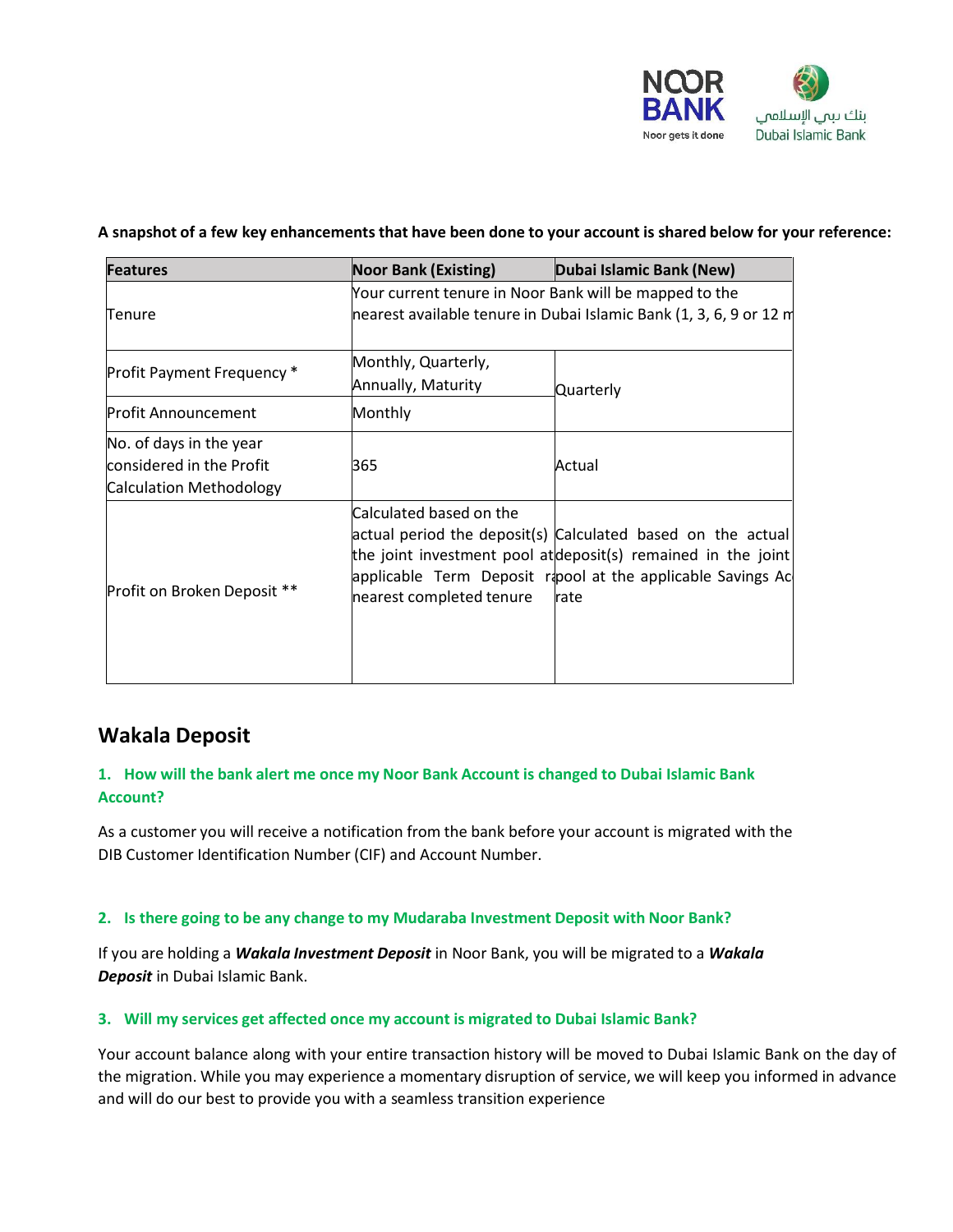

## **4. Are there any applicable charges of changing my account to Dubai Islamic Bank?**

There will be absolutely no charges applied to change your Account.

# **5. What are the features and benefits associated with my new Dubai Islamic Bank Wakala Deposit Account?**

There are several exciting features and benefits associated with your Wakala Deposit, for details please **click [here](https://www.dib.ae/personal/deposits?deposit=all-wakala-deposit)**

**Snapshot of a few key enhancementsthat have been done to your account is shared below for your reference:**

| <b>Features</b>                                                             | <b>Noor Bank (Existing)</b>                                                                                 | Dubai Islamic Bank (New)                                        |
|-----------------------------------------------------------------------------|-------------------------------------------------------------------------------------------------------------|-----------------------------------------------------------------|
| Tenure                                                                      | Noor Bank Available<br>Tenors<br>Open ended tenors with st<br>date                                          | DIB Available Tenors Fixed tenors i<br>quarterly, annually etc. |
| Profit Payment Frequency*                                                   | Advance (day 1),<br>Monthly,<br>Quarterly,<br>Annually, Maturity                                            | SeAdvance (day 15), Monthly, Matur                              |
| No. of days in the year considered in<br>the Profit Calculation Methodology | 365                                                                                                         | Actual                                                          |
| Profit on Broken Deposit **                                                 | Calculated based on the<br>actual period the deposit(s)<br>the joint investment pool at<br>completed tenure | applicable Wakala rate for 25% of the applicable profit paid    |

\* Illustration 1 – Change in Profit Payment Frequency

Deposit Start Date: 1<sup>st</sup> January, 2020

Deposit End Date: 31<sup>st</sup> December, 2020 Existing Profit Payment Frequency (Noor Bank): Monthly New Profit Payment Frequency (Dubai Islamic Bank): Quarterly

For the example above, if you had opted for a Monthly Profit Payout Deposit in Noor Bank, you would receive a monthly credit of the profit to your account based on the applicable profit rate.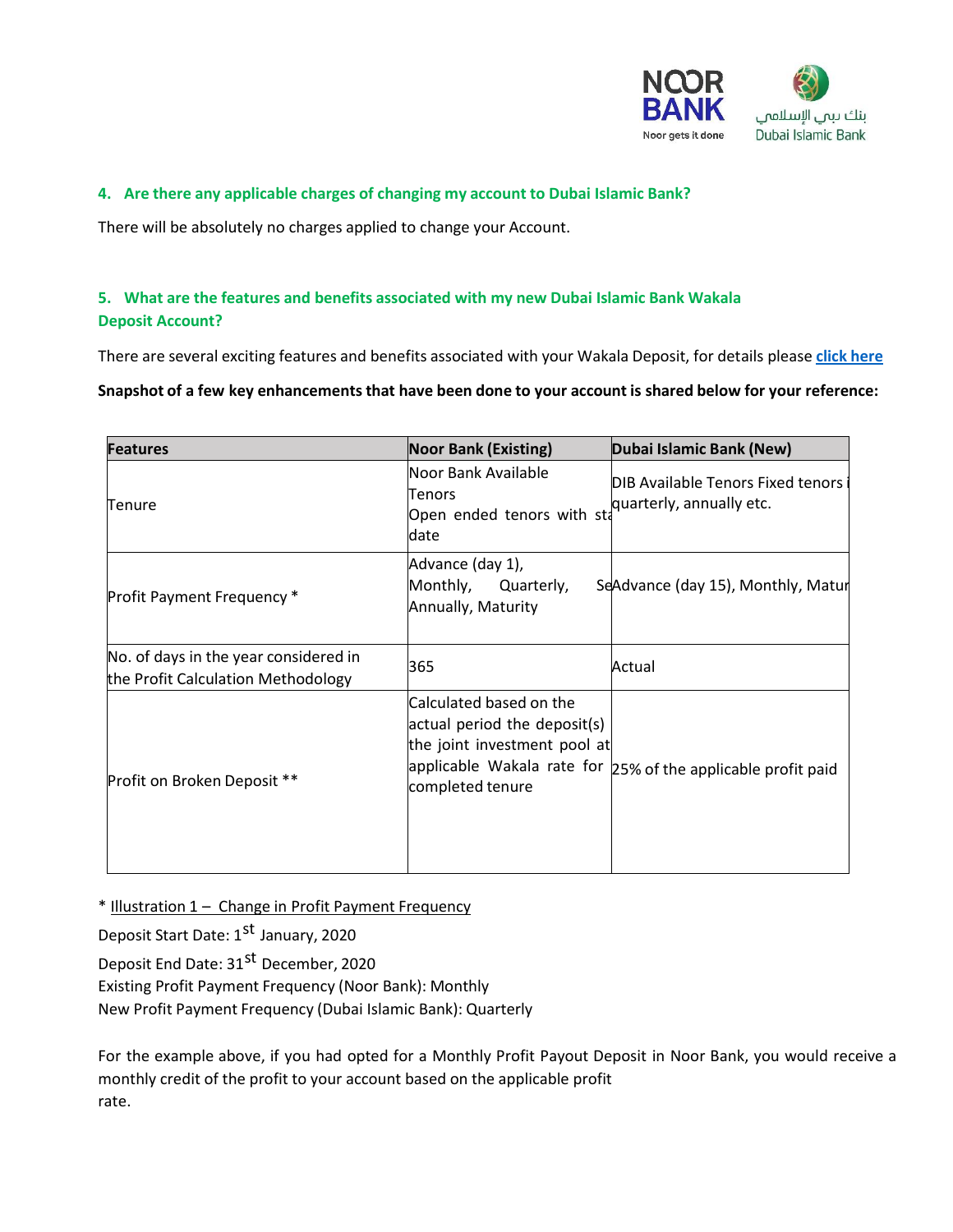

When you are migrated to Dubai Islamic Bank, the deposit payout frequency on your deposit will change from Monthly to Quarterly. So if the deposit is migrated on the 15<sup>th</sup> of October,

2020, you will continue to receive a profit payout on a monthly basis till the end of September 2020. However, the realized profit for the relevant quarter on the deposit will be credited in a lump sum amount in January 2021.

# **6. Is there going to be any change to my Safety Deposit Locker(s) in Noor Bank?**

There will be no change to the Safety Deposit Locker(s) you are currently holding with Noor Bank and they willremain at the same location.

# **7. In case I face an issue when I access my Safety Deposit Locker, what shall I do?**

In case of any issues, kindly contact Noor Bank branch during working hours for support.

# **9.We have Commercial Auto Finance with Noor Bank. Will the migration impact the payments?**

You can refer to the link [insert link] for all Auto Finance related questions For details on the Al Islami Auto Finance, please **click [here](https://www.dib.ae/personal/auto-finance/al-islami-auto-finance)**

# **9. We have Business Finance / Trade Finance / Working Capital with Noor Bank. Will the migration impact on my facilities?**

If you are an existing **Business Finance / Trade Finance /Working Capital** customer of Noor Bank, your finance contract(s) will be migrated to Portfolio with Dubai Islamic Bank. You will receive

notification/letter from Noor Bank after your account is migrated with details on your CIF (Customer) and Account number. Your Finance contract(s) migration will happen in a seamless manner without any service disruption.

There will be no change to your existing financing contracts and you will continue paying the same installment amount without any changes in your finance details. Please ensure timely payments in your current repayment account to continue enjoying the benefits of the facility and avoiding any late payment charges.

# **10.Will our monthly instalment change?**

No

# **11. We have benefited from TESS by postponing my instalment. Will I get another opportunity with Dubai Islamic Bank?**

No

# **12. We have Structured Deposit with Noor Bank. What will happen to our portfolio?**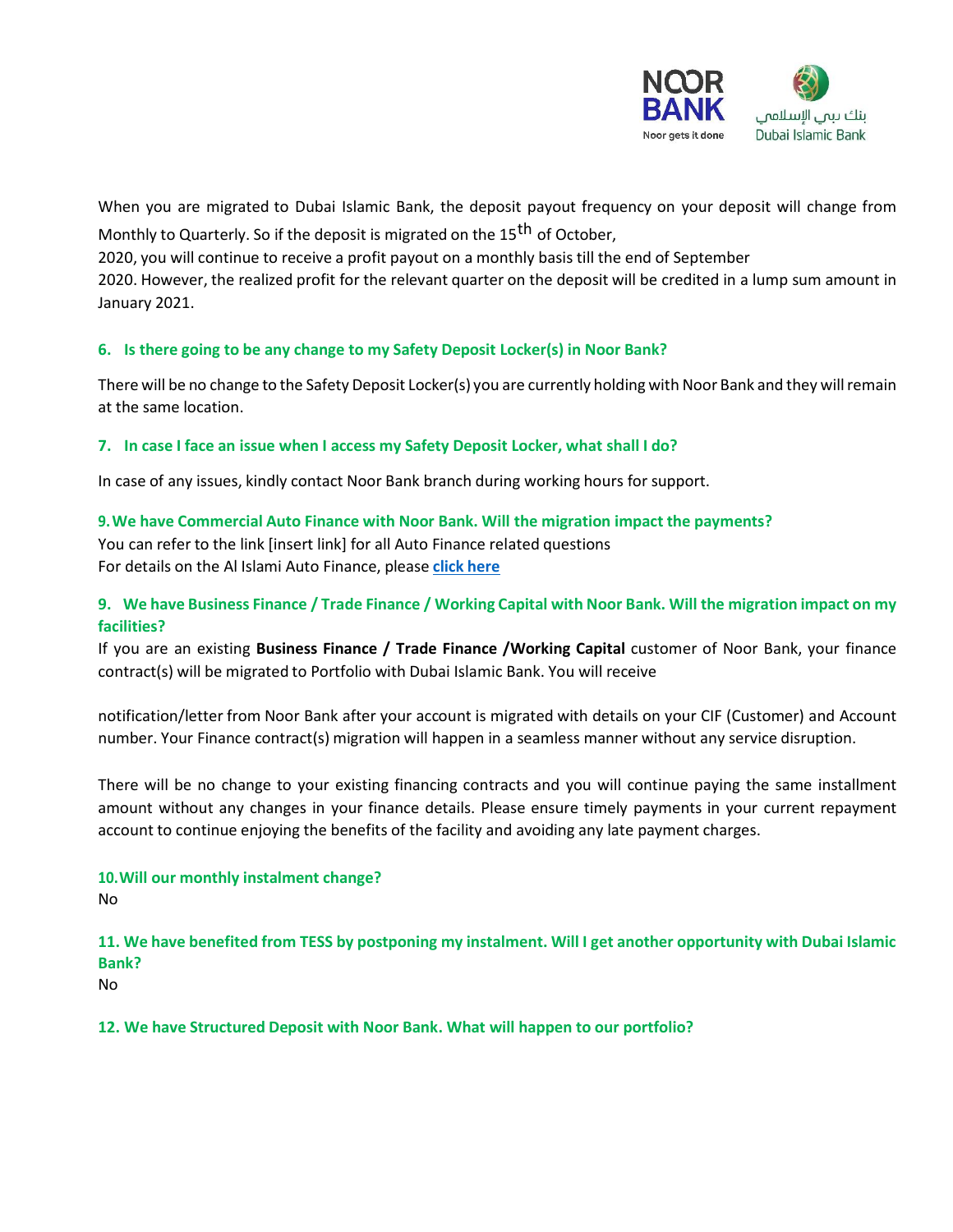

If you have availed a Structured Deposit product Via Noor Bank, post the acquisition of Noor Bank by Dubai Islamic Bank, all obligations of the agreements that Noor Bank has entered will be irrevocably and unconditionally assigned to Dubai Islamic Bank.

#### **13. We have Sukuk/ Investment Products with Noor Bank. What will happen to our portfolio?**

If you have availed a Sukuk product Via Noor Bank, post the acquisition of Noor Bank by Dubai Islamic Bank, all obligations of the agreements that Noor has entered will be irrevocably and unconditionally assigned to Dubai Islamic Bank. Where required, you will be contacted by the Relationship Managers to have your relationship formerly transferred to Dubai Islamic Bank. You will be required to sign a custodial agreement.

## **14. What happens to online banking/ Mobile App/ Accelerator?**

With migration to Dubai Islamic Bank, you will be provided accessto the Al Islami SME Online Banking platform. This powerful online platform of Dubai Islamic Bank provides secure and easy browsing with support to configure user requirements.

As part of migration, you will continue to use the same User ID unless intimated otherwise through your Relationship Manager. All your saved beneficiaries and payment details will be migrated. You will be required to set up a new password once temporary password is shared on your official bank registered communication mode. Noor Banks Accelerator and Mobile app will cease to exist.

Becoming part of the largest Islamic Bank in UAE, all beneficiaries that you might have set up as "DIB customers" will need to be added again as bank transfer beneficiaries. With this change you will benefit with faster payments as transfers will be within the same bank and avoid FTS charges.

You will be required to register for IVR (Interactive Voice Response) with new card and PIN on Dubai Islamic Bank Phone banking. Your TPIN will be dispatched to you on your registered address with the bank.

## **Only User IDs where CIF information is available and Full Access for Authorized individual will be moved**

For details on the Al Islami Online Banking, please **click [here](https://online.dib.ae/)**

#### **15. Will Mobile App and online banking work?**

Mobile app and Accelerator app will not work. You will be moved to Dubai Islamic Bank SME online banking with all your existing credentials where possible. If user ID is being changed, you will be notified. Each user will have to set new password.

#### **16. Do I need a new user ID and password?**

If you already have Business online banking with Dubai Islamic Bank, you can continue using same USER ID and password

Else Your Noor BANK USER ID will work. You will receive New USER ID and Password if your Noor Bank USER ID is duplicated with any existing Dubai Islamic Bank USER ID.